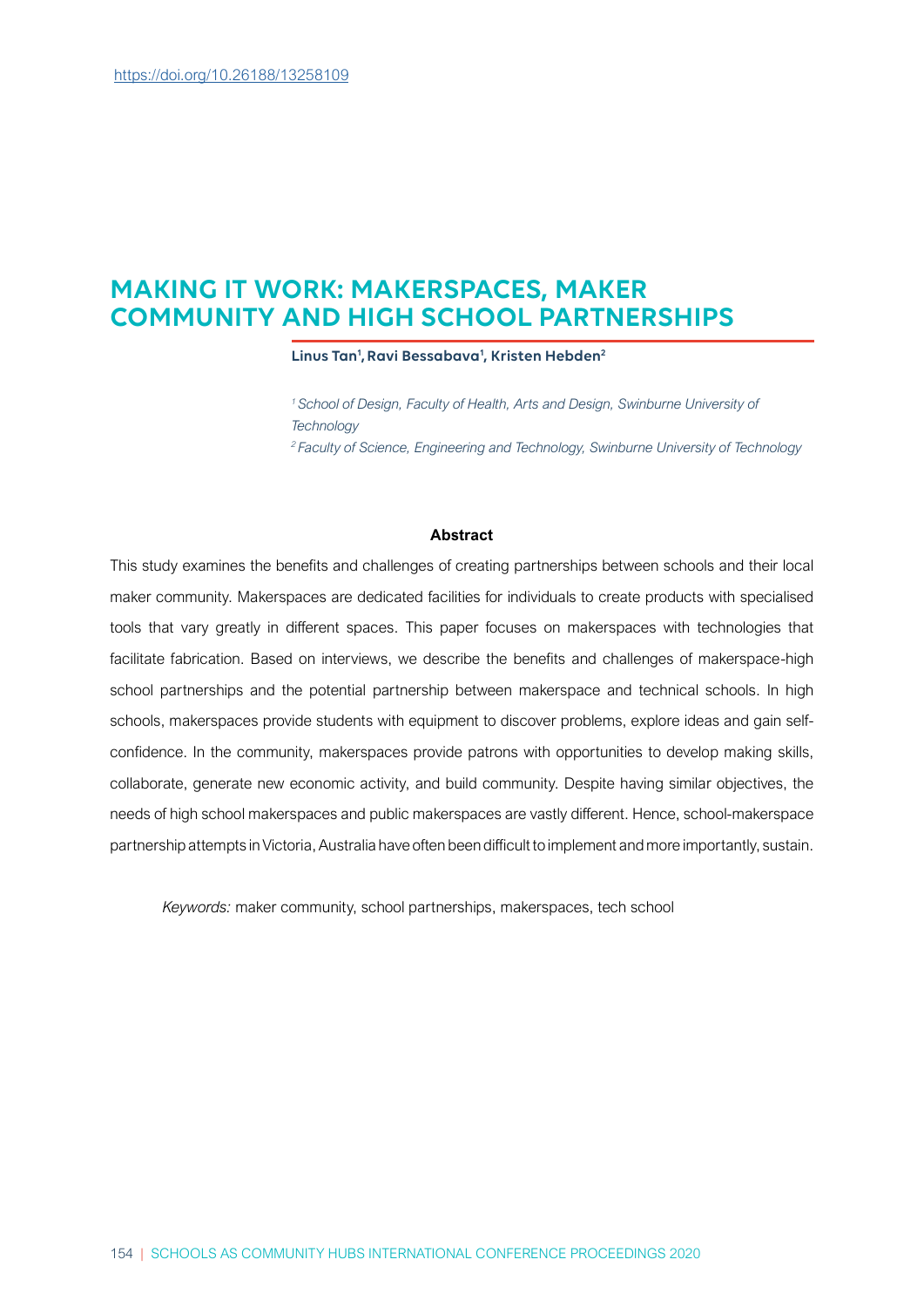### Making it Work: Maker Community and High School Partnerships

Over the last two decades, the Maker Movement has witnessed tremendous growth around the world. In Australia, this growth is evident in the appearances of makerspaces in local communities (Deloitte Australia, 2014), public libraries (Boyle et al., 2016), universities (Wong & Partridge, 2016) and schools (Education Services Australia, 2018). This is unsurprising, as researchers have identified plenty of benefits associated with makerspaces. Examples include helping individuals develop self-awareness (Fasso & Knight, 2020), offering new learning opportunities (Hsu et al., 2017), and fostering communities (Taylor et al., 2016). While most existing research has looked at how makerspaces support their users, few have examined how different makerspaces support each other. This provides the motivation for us to examine the supporting relationships between different makerspaces. In this study, we report thematically the benefits and challenges of partnerships between public makerspaces, high school makerspaces and technical schools in Victoria, Australia.

### **Background**

This section briefly describes high and technical school makerspaces as their focus on the act of making situates them within the larger Maker Movement community. While these spaces operate differently, they have a common agenda of empowering users to learn through making.

Makerspaces are physical spaces where individuals gather to make. Whilst this broad term covers a range of spaces and activities, from pottery and music-making to jewellery workshop and men's shed, this paper focuses on makerspaces with fabrication activities such as wood working, product prototyping and electronics. Dougherty, recognized as the founder of the maker movement (Corcoran, 2015), popularized the term to represent "publicly-accessible places to design and create" (Cavalcanti, 2013). As there are no spatial criteria for a makerspace, the name is often used simply as a label (Blikstein, 2018). Hence, a more useful way of recognizing a makerspace is that its users adopt a maker mindset, which is, to engage in iterative experiential learning to turn abstract ideas into tangible outcomes (Dougherty, 2013).

It is this iterative experiential learning that makes makerspaces appealing to schools and educators. The making mindset and activities, coupled with a physical space and making equipment, becomes a "powerful context for learning" (Regalla, 2016, p. 257) for students and teachers. Built on the constructivist foundation of "learning by doing" (Dewey, 1986), making offers students opportunities to STEM-rich integrative curriculums (Bevan, 2017). Despite its promising contributions to students' learning experience, school administrators need to first overcome the challenge of maintaining such spaces in schools (Blikstein, 2018), before their students can reap the learning rewards.

Technical schools now have high-tech learning centres established by the Victorian government (Department of Education and Training Victoria, 2018). Students from neighbouring schools visit and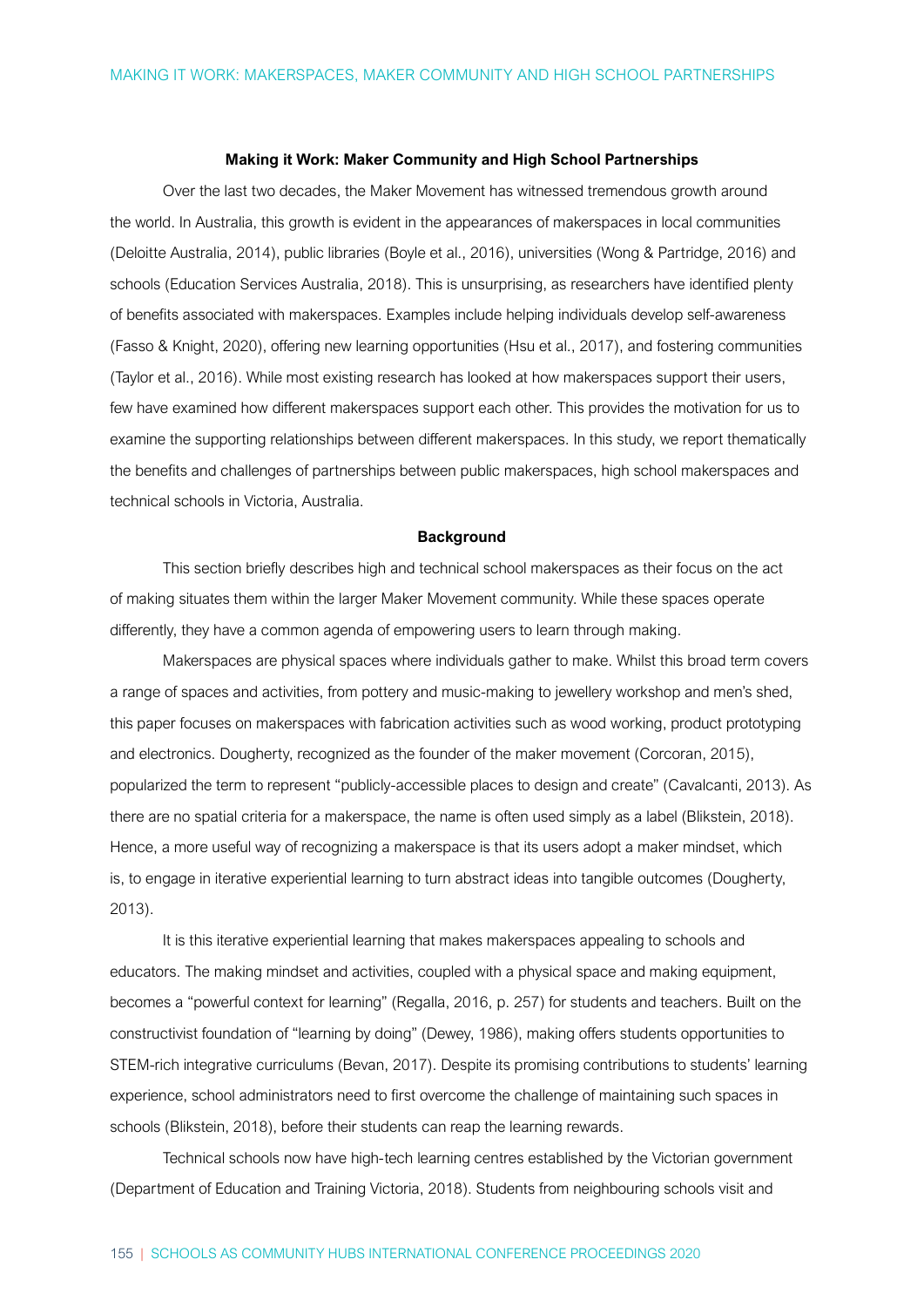participate in education programmes as part of their learning curriculum. Such programmes offer students problem-based activities that are reflective of the local industry and students use the centre's equipment to explore and prototype solutions.

Through these making activities, students can experience the full extent of STEM education, using the toolsets, building the technical skillsets and developing growth mindsets.

### Method

Aside from an online post (Time Out, 2016), there is no locally made online directory of makerspaces in Victoria, Australia. Hence, we referenced the directory of community makerspaces from Hackerspaces (Hackerspace, 2020), an international network that list makerspaces globally. We contacted all of them due to there being only a small sample size.

Six of the contacted eleven makerspaces responded and consented to an online semi-structured interview. Four of the six interviewees were makerspace founders, with the other two being a general manager and a committee member. Three of these makerspaces were volunteer-run and the other three were commercial organisations (refer to Table 1). All the makerspaces were founded between 2009 and 2019. Our questions focused on community needs, as described in the Schools as Community Hubs Development Framework - Workshop 1 Emerging Themes & Insights (Chandler & Cleveland, 2020). Specifically, we asked interviewees about their needs and offerings regarding equipment, space, and expertise.

Next, we used snowballing (Goodman, 1961) and purposive sampling to recruit interviewees from the school sector. This approach was to ensure interviewees had previous engagement with public makerspaces and to represent a diverse sample of schools. Of the six interviewees, two were from

| <b>Interviewee</b> | <b>Context</b>           |
|--------------------|--------------------------|
| Interviewee #1     | Volunteer-run makerspace |
| Interviewee #2     | Volunteer-run makerspace |
| Interviewee #3     | Volunteer-run makerspace |
| Interviewee #4     | Commercial makerspace    |
| Interviewee #5     | Commercial makerspace    |
| Interviewee #6     | Commercial makerspace    |
| Interviewee #7     | <b>Tech Schools</b>      |
| Interviewee #8     | <b>Tech Schools</b>      |
| Interviewee #9     | Independent high school  |
| Interviewee #10    | Independent high school  |
| Interviewee #11    | Public high school       |
| Interviewee #12    | Public high school       |

### Table 1

Interviewees and their Context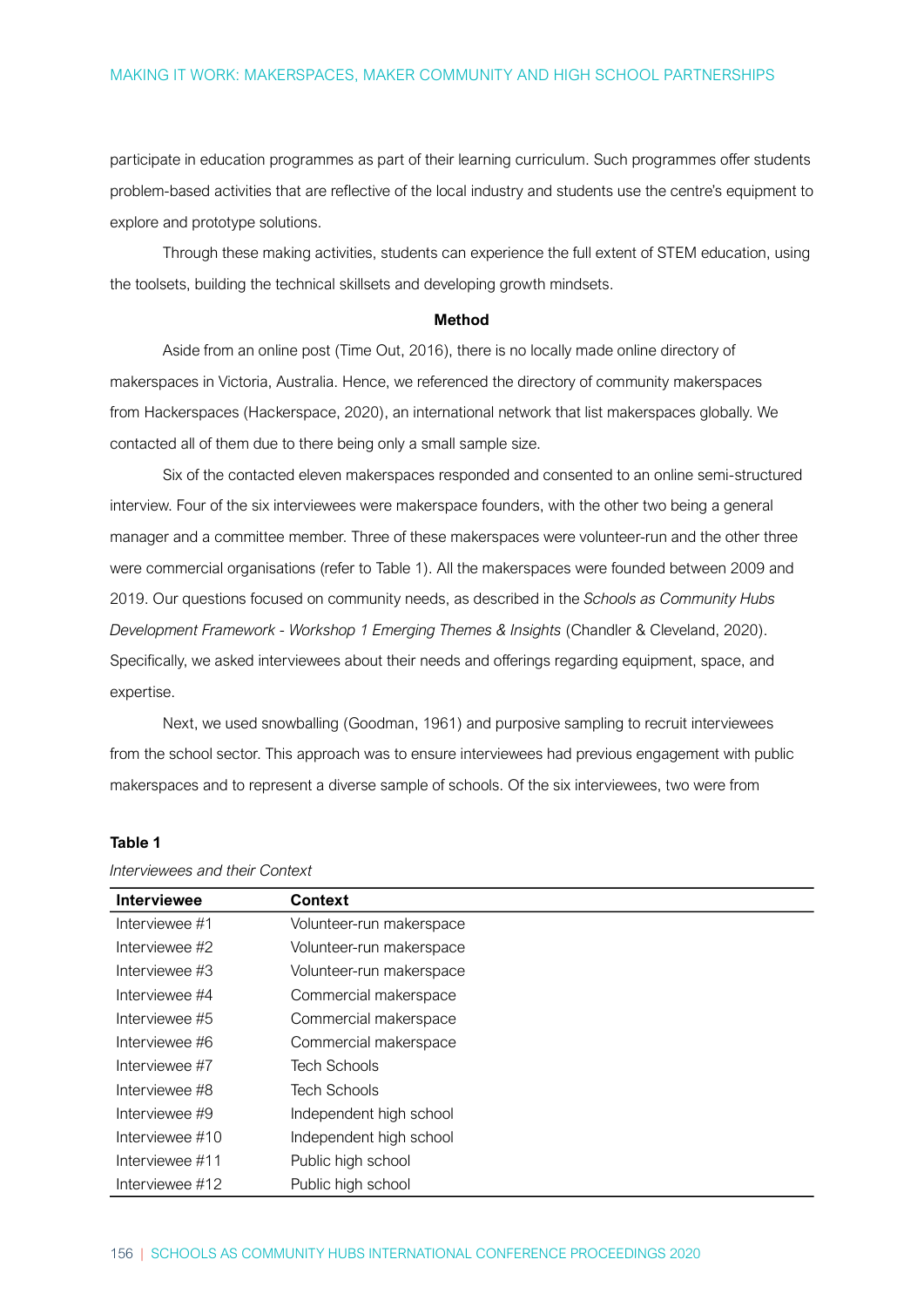technical schools, two from public secondary schools and two from independent secondary schools (see Table 1). The research team are makers and educators, bringing first-hand experience in makerspace and high school environments to this project. Our expertise aligned the interview scoping questions to probe the schools' needs and offerings from the maker community.

### Findings

Despite sharing the same maker culture and situated within the broader Maker Movement community, public makerspaces still face challenges when trying to collaborate with high school makerspaces and tech schools. We summarise their community needs and offerings in Table 2 and elaborate below.

### Can I use your equipment?

The makerspaces we focused on have sufficient equipment to satisfy their members' needs. The machines are either second-hand purchases, loaned by members, or purchased by the committee to satisfy the particular needs of their members. Based on the authors' experience, when makers are limited by making equipment, the makers find their way around the limitations and, in doing so, gain new making techniques.

While school makerspaces have equipment that is useful for makers, the restrictive conditions render these facilities unsustainable for regular use. For example, time restrictions that adhere to school schedules and staff availability do not always fit in with the needs of the makers. When asked about allowing makers to use school makerspace facilities, interviewee #12 said that operating their makerspace "would need some sort of coordinator. Effectively they [makers] would be paying for a product or a service". Though facilities are useful, they may not necessarily be suitable for makers. As interviewee #8 pointed out, "the equipment that students will use, like classroom technology, it's often quite different to the sort of maker technology".

### Can I access your space?

While additional space can help accommodate more members, being able to access the space was more crucial than the space itself. Volunteer-run makerspaces are open when their volunteers are available. This often falls on weekday evenings or weekends. These operating hours must then coincide with the member's available time, for members to visit and use the makerspace. As interviewee #5 pointed out, "people in the community want to be able to come whenever, ideally, and not just limited to 'thishour'."

While school makerspaces may have the floor space for the makers to use, their access times further restricts the already limited period when volunteers and makers are both free to work in the makerspace. As interviewee #11 said, "you got a very narrow window of maybe 2 hours, maybe 3 hours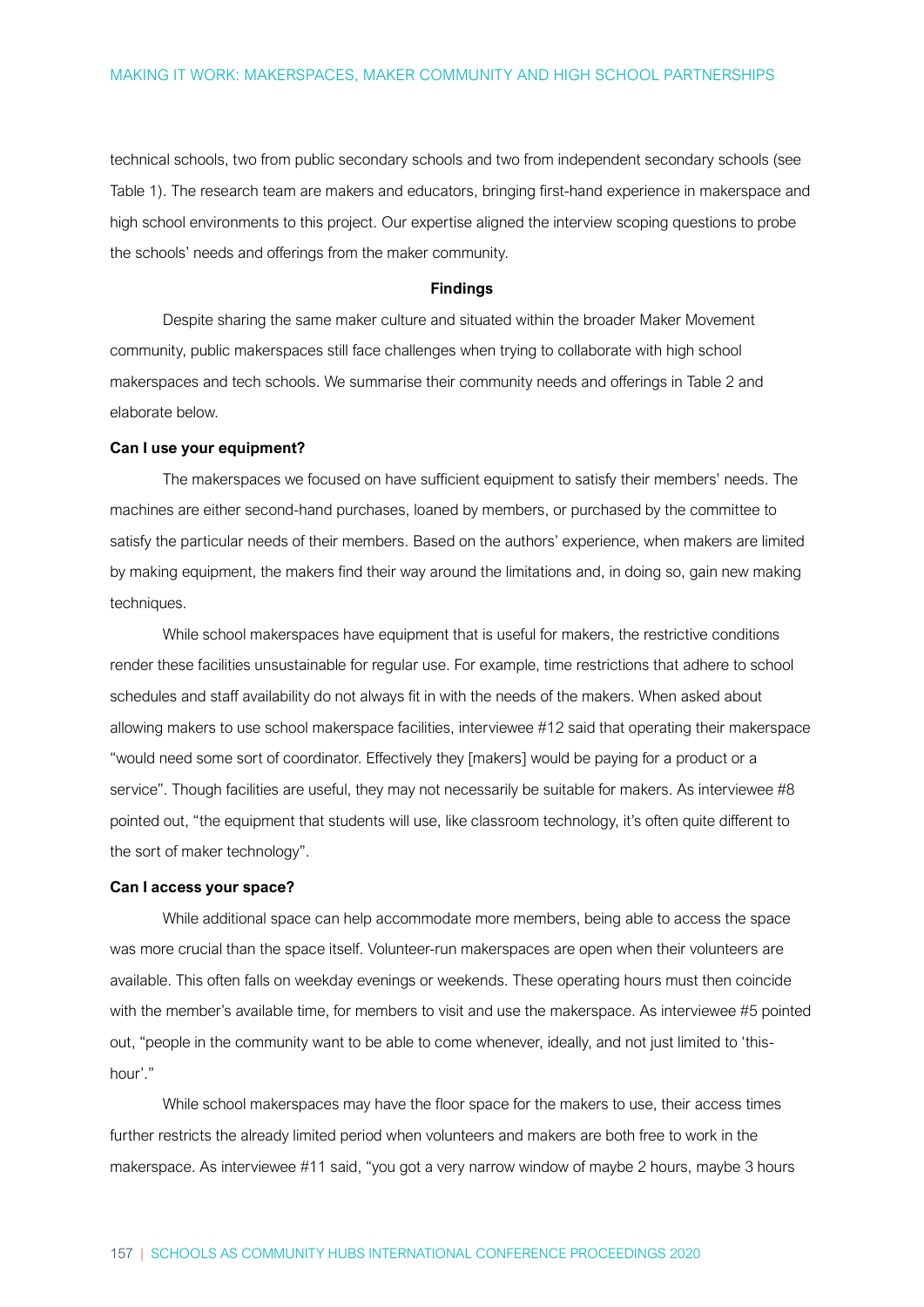tops between 5pm – 8pm where you might be able to get something done. Really the school is off limits at most other times." This is supported by interviewee #7, who said "For us it [technical school space] is used 6 hours, but it would be great to have it used 12 hours" but later added that "schools are very busy doing what they do".

For makers, working between their local makerspace and a school makerspace is unrealistic. As interviewee #5 pointed out, when working on projects, "you need dedicated space for that purpose. You can't just go set it up for a few hours and then pull it down. It's going to waste a lot of time".

### Can I ask for your advice?

Public makerspaces do not pursue any specific demographics and thus attract people with various expertise. As interviewee #2 mentioned, the makerspaces are "more of a focal point for people with [different] kinds of skills or sort to share their knowledge". In fact, the school engagements discussed by the makerspace interviewees were mostly initiated when one of their members, either a high school or technical school teacher, saw an opportunity where the makers' knowledge could benefit their workplace. From the interviewees, the engagements included advising on planning of makerspaces, strategic

### Table 2

|                                  |           | <b>Needs</b>                       | Have to offer |                        |
|----------------------------------|-----------|------------------------------------|---------------|------------------------|
| <b>Makerspace</b>                | Equipment | advanced technologies<br>1.        | 1.            | experimental equipment |
|                                  |           | 2.<br>learning kits                |               |                        |
|                                  | Expertise |                                    | 1.            | equipment expertise    |
|                                  |           |                                    | 2.            | making expertise       |
|                                  |           |                                    | 3.            | authentic expertise    |
|                                  | Space     | 1.<br>more accessible space        |               |                        |
| <b>High school</b><br>makerspace | Equipment |                                    | 1.            | learning kits          |
|                                  | Expertise | equipment expertise<br>1.          | 1.            | teaching techniques    |
|                                  |           | 2.<br>making expertise             | 2.            | curriculum development |
|                                  |           | 3.<br>operational safety           |               |                        |
|                                  |           | authentic learning scenarios<br>4. |               |                        |
|                                  | Space     |                                    |               |                        |
| <b>Tech schools</b>              | Equipment |                                    | 1.            | advanced technologies  |
|                                  | Expertise | authentic learning scenarios<br>1. | 1.            | equipment expertise    |
|                                  |           | 2.<br>curriculum development       | 2.            | making expertise       |
|                                  |           |                                    | 3.            | operational safety     |
|                                  | Space     |                                    |               |                        |

Needs and offerings of public makerspaces, high school makerspaces and tech schools

Note: This table captures the common needs and offerings of the different spaces. This may vary between spaces.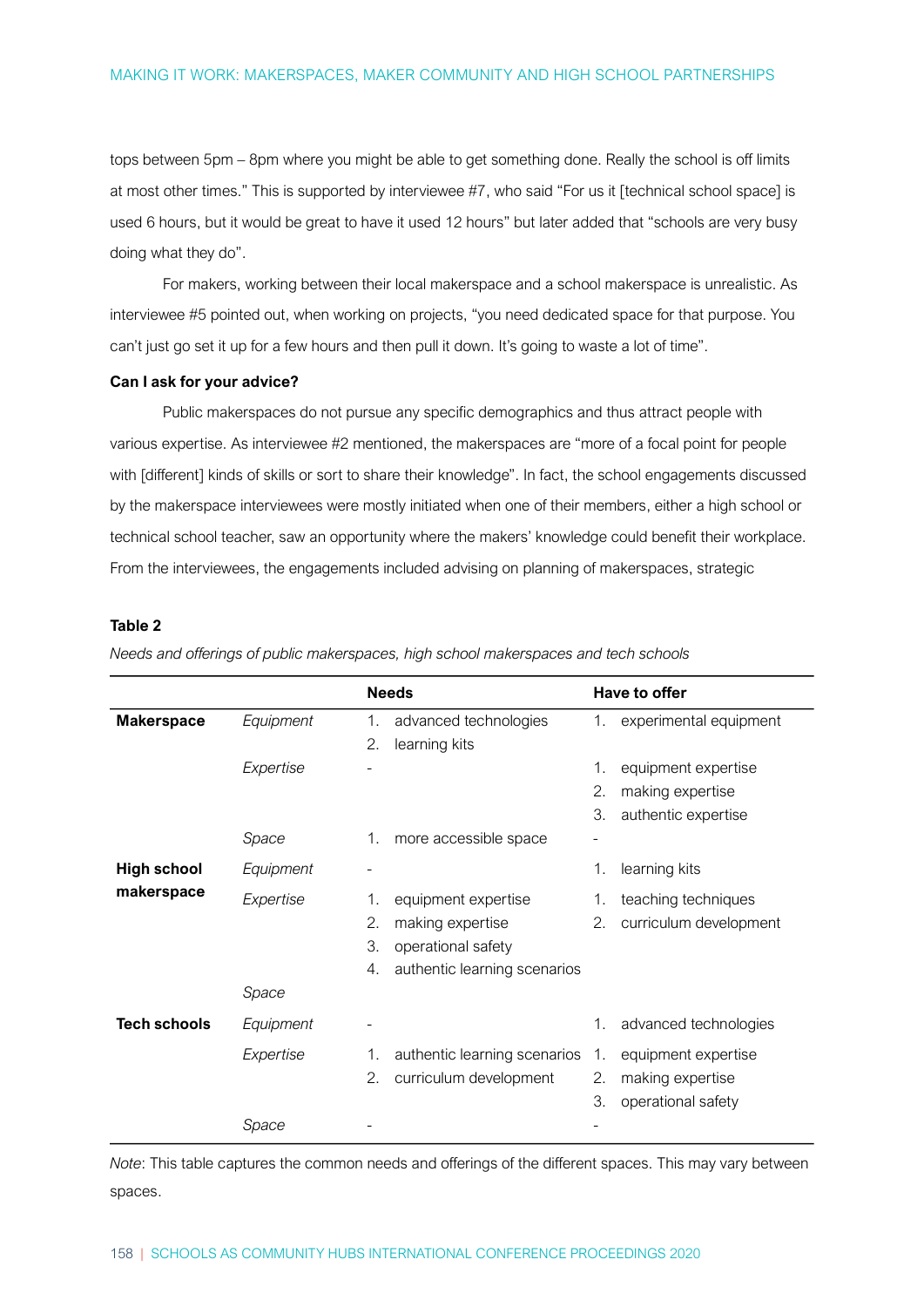purchase of equipment and development of authentic curriculums.

As expected, high schools and technical school interviewees flagged that there were many areas where the maker's expertise could benefit their workplace, both directly and indirectly. Directly, as interviewee #12 highlighted, "there is such a shortage of qualified technology teachers"; and indirectly, as interviewee #9 mentioned, where students "move outside the school environment to connect with industry experts [and] use their expertise in really powerful and meaningful ways".

While makers are open to helping one another, their efforts are finite. That is because most members have their full-time commitments and are using their leftover time to work on their projects. Makers use their makerspace to work on projects and learn from others during the process. Even when high school and technical school teachers join and participate in the makerspace, they cannot expect constant help from other experienced makers. After all, makers do not visit makerspaces to teach and guide others. As interviewee #5 said, "a lot of people are willing to share their expertise, but it's when it starts to become a drain on their personal time there's no way for them to get anything out [of the participation]".

### **Discussion**

Despite the challenges listed above, all interviewees were still open to partnering with each other. For makerspaces, school partnerships can promote their community to a larger audience, attract new members to their communities, and bring in the much-needed funding through membership fees. For high schools and technical schools, makerspace partnerships can expose their students to real-world communities and contextualise their curriculums in authentic scenarios. The section below describes the opportunities technical schools can take to support their local makerspaces, and two conditions necessary for the partnership to be sustainable.

### Tech School equipment, space and expertise

Despite being self-reliant, the makerspace interviewees were curious about the available equipment in technical schools. That is because technical schools house more advanced technologies that are often not viable for makerspaces to purchase. Being aware of these technologies may prove useful when a member's project requires a one-time use of an equipment not available in the makerspace. While school makerspaces need to prioritise their students, technical schools can respond to the maker community need as part of their objective to connect with their local industry. As interviewee #8 said, "we're developing our own makerspace … as another way for us to connect and interact with the local community". This may help local maker communities expand and accommodate more members. Finally, but unsurprisingly, we noticed that makers in makerspaces preferred working with technical schools because of their shared language. As interviewee #1 pointed out, "we mainly work with the technical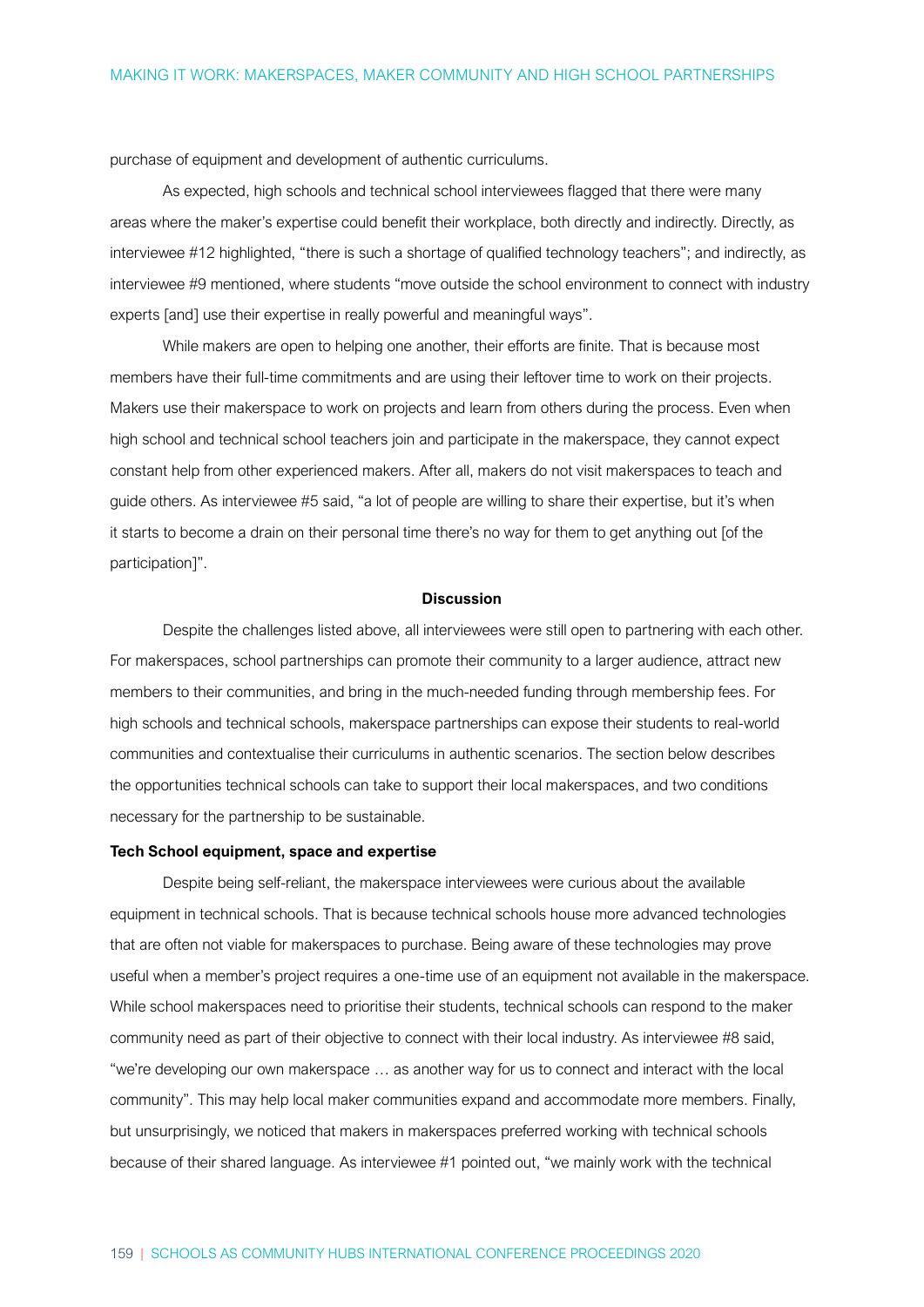schools because they sort of understand us", and that "engage[ment] with that [high school] sort of level is completely different".

### Short term v's long term

Volunteer-run makerspaces are cautious about committing long-term to work with schools. As interviewee #2 described, "we are completely volunteer run, so our availability is very haphazard". This is incompatible with the school's needs where, as interviewee #9 highlighted, "our [making] projects take a lot of time, and we still work within the restrictions of a timetable". However, most of the makerspaces had previous engaged with schools on short-term projects, such as showcase events and short learning courses, and continue to do so. As interviewee #1 said, "if it's one or two days or something, we could probably do that. But the longer period of time, it just becomes unmanageable for us because people are working full time and we would have to take people off work".

### Reimbursement

While the makerspace interviewees were keen to help their neighbouring schools, the service rendered needs to be reimbursed. As interviewee #5 mentioned, "we don't want to be science teachers that aren't paid. We don't want to be technology teachers that aren't paid". Schools are aware of this too, as interviewee #9 mentioned, "obviously people are not going to give their time for free. And if you've got a niche capability you often struggle for money, and when they have an opportunity to make money, they will take it". This may become problematic for schools, as interviewee #12 mentioned, "They [external partners] need to be paid. You know, with all the good will in the world, they can't come down and spend a day or two with us". Even technical schools, established to form connections between industry and high schools, face a similar problem. Interviewee #7 mentioned, "we are funded to do a particular job" and that "anything we do outside of school hours requires us to look for additional funding sources."

### Future works

For this paper, we reported only on the community needs and offerings affecting makerspaceschool partnerships. From the interview data collected, additional findings indicated that smaller themes such as shared visions, funding models, and safety, also affected the viability of partnerships. Another research trajectory would be to explore how makerspace partnerships between schools can affect demographics such as age and gender in community groups.

To reveal the symbiotic relationship between schools and the maker community, other stakeholders within the maker landscape should be identified and examined, including makerspace coordinators in universities, public libraries, and museums. Discussions with the Department of Education and Training would also prove useful in order to further understand their vision for the role of making in the rapidly evolving STEM landscape and their action plan for providing making expertise to the schools.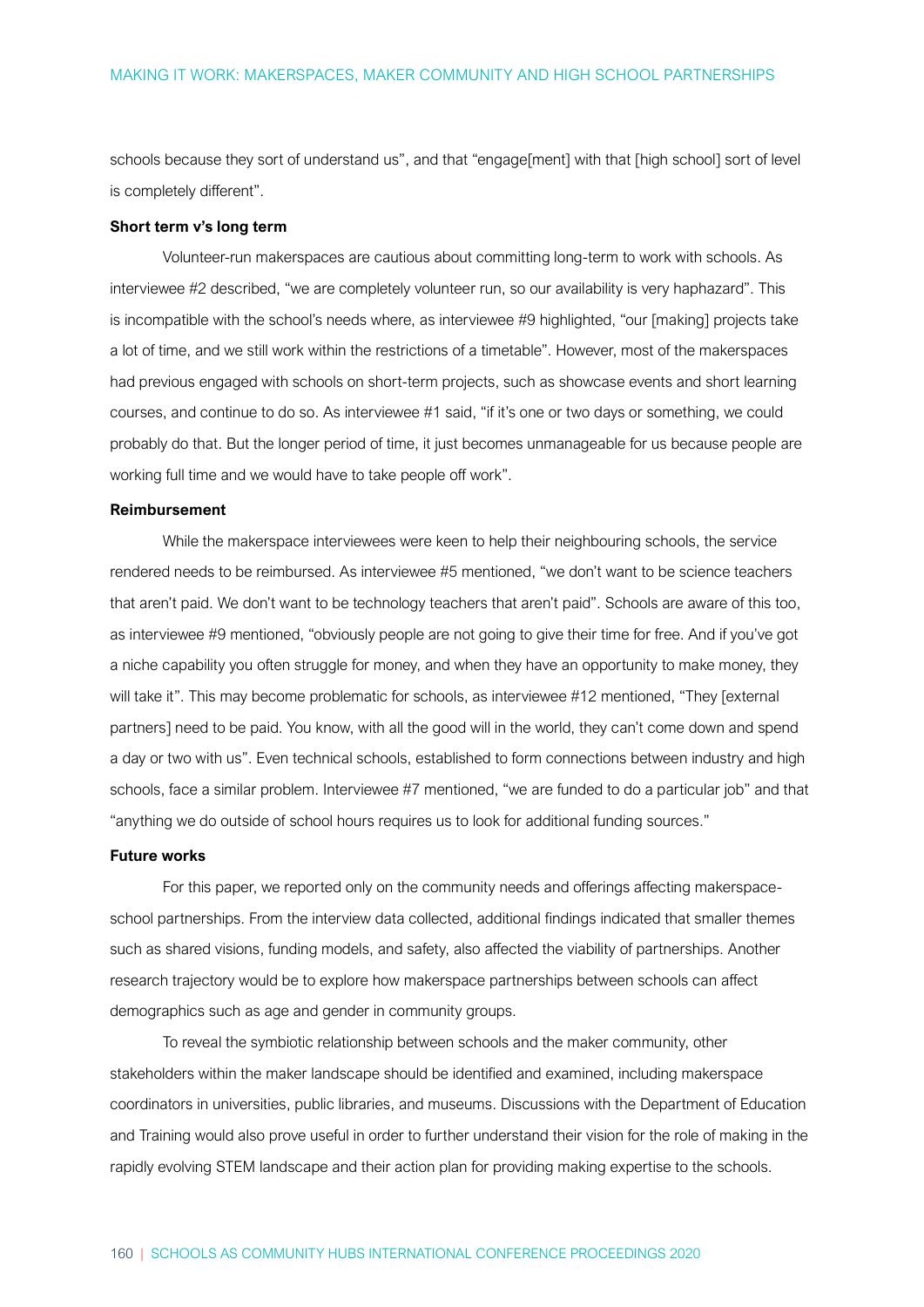While the interviewees identify as makerspaces, there were significant operational differences between them. This aligns with van Holm's (2014) perspective that makerspaces operate in different capacities, such as tinkerspaces, tech shops, and fablabs. Greater clarity on the different types of makerspaces can lead to stronger customisation of school partnership arrangements.

### Way forward

Challenges are high when forming partnerships between public makerspaces and high school makerspaces. This is due to different objectives, users and needs. However, technical schools are advantageously positioned between the two, as they have unique technologies, knowledgeable staff, and can provide the community with access to their space and share a common language in the maker community. From the interviews, we identified that with appropriate funding, technical schools have the potential to mediate between makers and high schools. This potential arrangement would benefit students by providing them access to expertise, ideas and role-models from their community. In return, makers could gain access to a wider range of equipment in their neighbouring schools and tech-schools.

### Ethics Declaration

Ethics application RESID3007 was approved by the Swinburne's Human Research Ethics Committee (SUHREC) for this research. Informed consent was obtained from all individual participants involved in the study.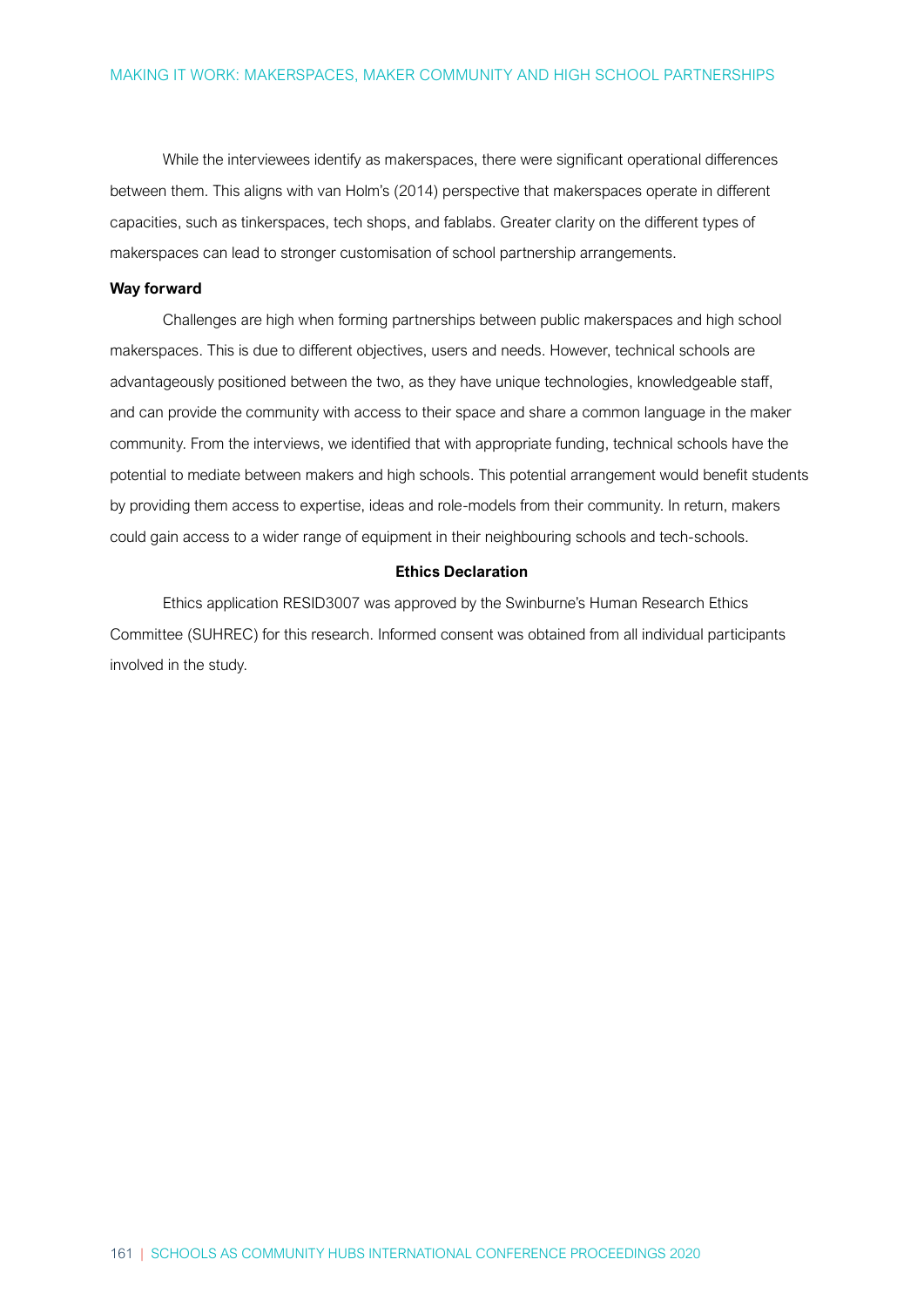### References

- Bevan, B. (2017). The promise and the promises of Making in science education. Studies in Science Education, 53(1), 75–103. https://doi.org/10.1080/03057267.2016.1275380
- Blikstein, P. (2018). Maker Movement in Education: History and Prospects. Handbook of Technology Education, 419–437.
- Boyle, E., Collins, M., Kinsey, R., Noonan, C., & Pocock, A. (2016). Making the case for creative spaces in Australian libraries. The Australian Library Journal, 65(1), 30–40. https://doi.org/10.1080/00049670 .2016.1125756
- Cavalcanti, G. (2013, May 22). Is it a Hackerspace, Makerspace, TechShop, or FabLab? | Make: Make: DIY Projects and Ideas for Makers. https://makezine.com/2013/05/22/the-difference-betweenhackerspaces-makerspaces-techshops-and-fablabs/
- Chandler, P., & Cleveland, B. (2020). Schools as Community Hubs Development Framework: Workshop 1 Emerging Themes & Insights. Building Connections: Schools as Community Hubs. https://doi. org/10.26188/12730940
- Corcoran, B. (2015, May 27). Dale Dougherty, Father of the Maker Movement Talks About Breaking Rules, Erasers & Building a Learning Culture—EdSurge News. EdSurge. https://www.edsurge. com/news/2015-05-27-dale-dougherty-father-of-the-maker-movement-talks-about-breaking-ruleserasers-building-a-learning-culture
- Deloitte Australia. (2014). The Australian Maker Movement. https://www2.deloitte.com/content/dam/ Deloitte/au/Documents/technology/deloitte-au-tech-maker-movement-290514.pdf
- Department of Education and Training Victoria. (2018, October 24). Establishing Tech Schools. https://www.education.vic.gov.au:443/about/programs/learningdev/techschools/Pages/ techschoolsestablish.aspx
- Dewey, J. (1986). Experience and Education. The Educational Forum, 50(3), 241–252. https://doi. org/10.1080/00131728609335764
- Dougherty, D. (2013). The Maker Mindset. In M. Honey & D. E. Kanter (Eds.). Design. Make. Play: Growing the Next Generation of STEM Innovators (pp. 7–11). Taylor & Francis Group.
- Education Services Australia. (2018). Maker spaces. Digital Technologies Hub. http://www. digitaltechnologieshub.edu.au/teachers/topics/maker-spaces
- Fasso, W., & Knight, B. A. (2020). Identity development in school makerspaces: Intentional design. International Journal of Technology and Design Education, 30(2), 275–294. https://doi.org/10.1007/ s10798-019-09501-z
- Goodman, L. A. (1961). Snowball Sampling. Annals of Mathematical Statistics, 32(1), 148–170. https:// www.doi.org/10.1214/aoms/1177705148
- Hackerspace. (2020, June 11). Hackerspaces in Victoria. https://wiki.hackerspaces.org/Victoria
- Hsu, Y. C., Baldwin, S., & Ching, Y. H. (2017). Learning through Making and Maker Education. TechTrends, 61(6), 589–594. https://doi.org/10.1007/s11528-017-0172-6
- Regalla, L. (2016). Developing a Maker Mindset. In K. Peppler, E. Halverson, & Y. B. Kafai (Eds.), Makeology: Makerspaces as Learning Environments (Vol. 1, pp. 257–273). Taylor & Francis Group. https://doi.org/10.4324/9781315726519-17
- Taylor, N., Hurley, U., & Connolly, P. (2016). Making community: The wider role of makerspaces in public life. Proceedings of the 2016 CHI Conference on Human Factors in Computing Systems, 1415– 1425.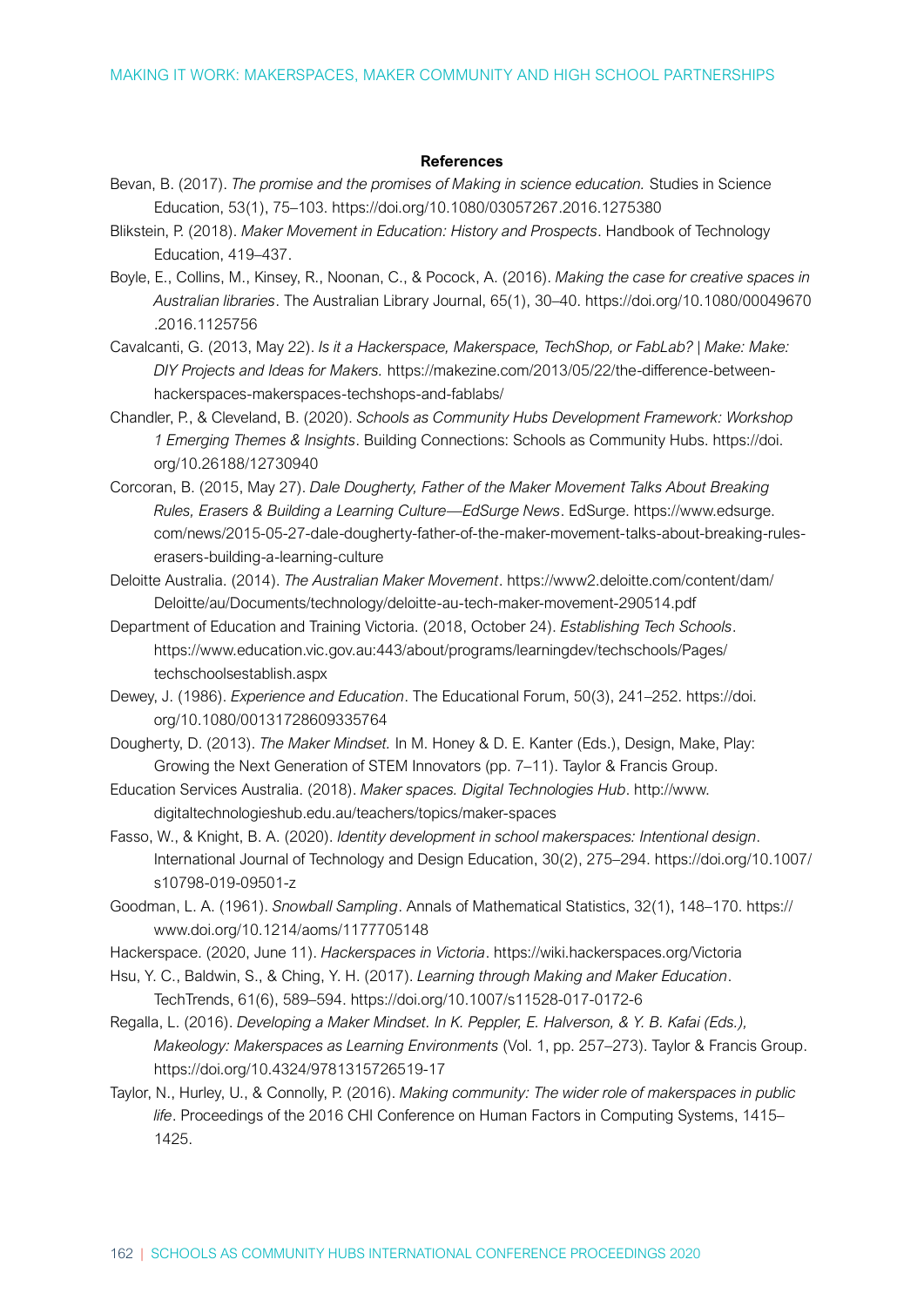Time Out. (2016). A guide to Melbourne's maker-spaces. Time Out Melbourne. https://www.timeout.com/ melbourne/things-to-do/a-guide-to-melbournes-maker-spaces

- Van Holm, E. J. (2014). What are Makerspaces, Hackerspaces, and Fab Labs? SSRN Electronic Journal. https://doi.org/10.2139/ssrn.2548211
- Wong, A., & Partridge, H. (2016). Making as Learning: Makerspaces in Universities. Australian Academic & Research Libraries, 47(3), 143–159. https://doi.org/10.1080/00048623.2016.1228163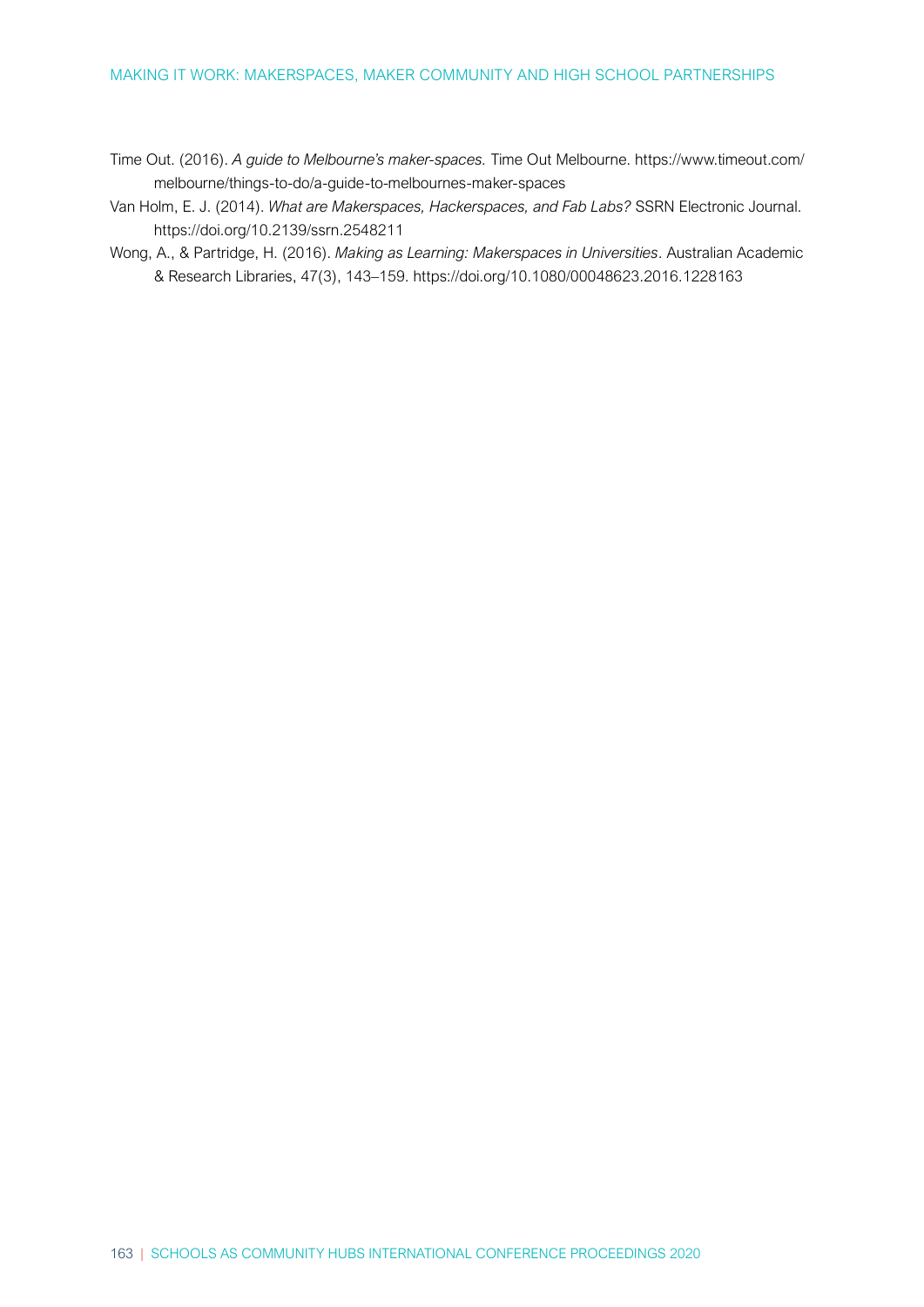# Schools as Community Hubs International Conference 2020

**SENH AINA** 

COOS

# Proceedings

Building Connections for **Community Benefit** 

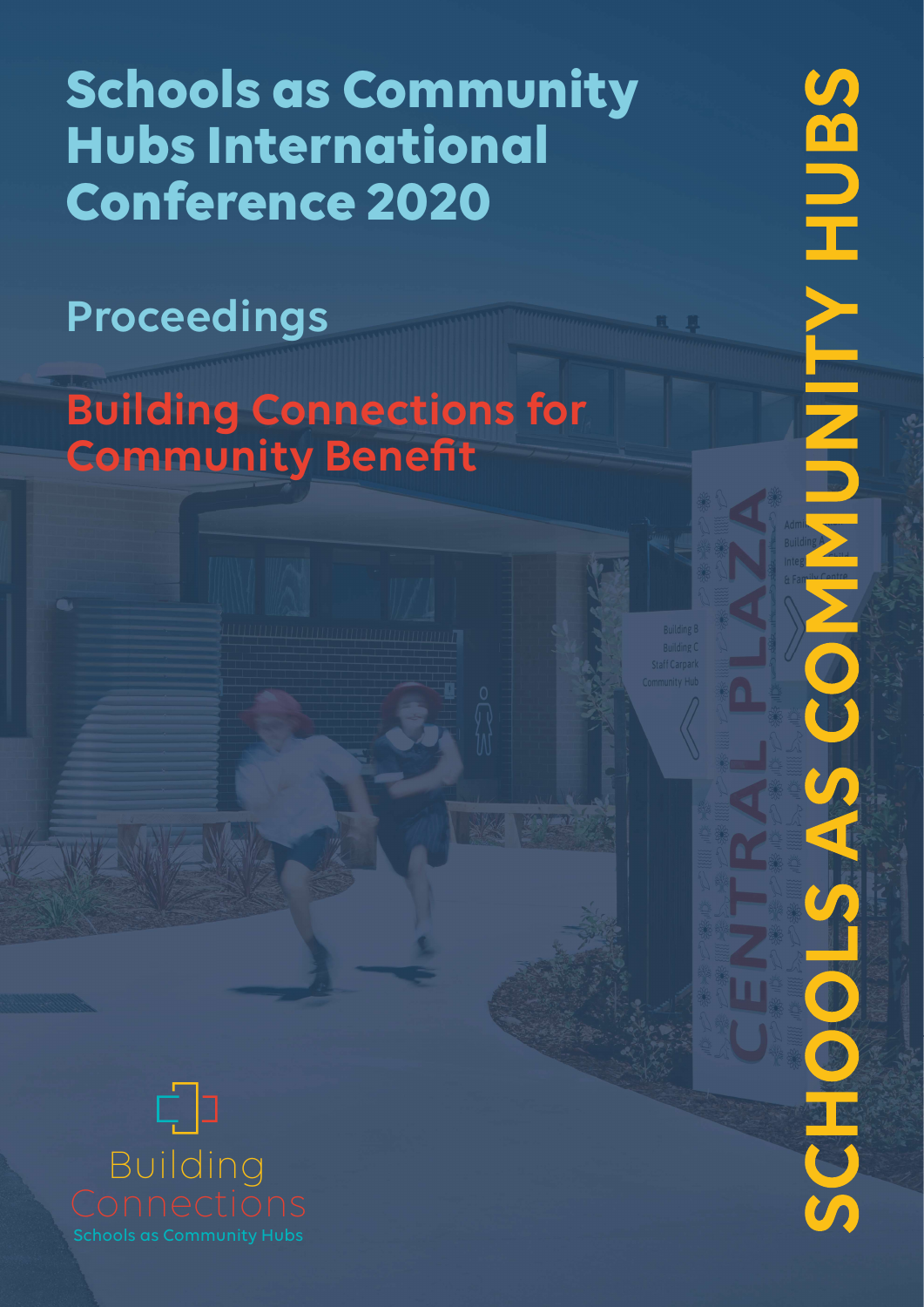### SCHOOLS AS COMMUNITY HUBS INTERNATIONAL CONFERENCE 2020

Building Connections for Community Benefit

Cleveland, B., Chandler, P., Backhouse, S., Clinton, J., McShane, I., & Newton, C. (Eds.). (2020). Building Connections for Community Benefit. Proceedings of Schools as Community Hubs International Conference 2020. https://doi.org.10.26188/13146527

| Minerva: | http://hdl.handle.net/11343/251939 |
|----------|------------------------------------|
| ISBN:    | 978 0 7340 5616 0                  |
| Date:    | November 2020                      |

Conference organized by Building Connections: Schools as Community Hubs ARC Linkage project (2019- 2022). This research is supported under Australian Research Council's Linkage Projects funding scheme (LP170101050).



This publication is copyright of Building Connections: Schools as Community Hubs, The University of Melbourne. Except as permitted under the Australian Copyright Act 168 no part of this publication may be reproduced, stored in a retrieval system, communicated or transmitted in any form or by any means without written prior permission. Material contained in abstracts and conference papers remains the intellectual property of individual author(s) and may not be copied or reproduced without the permission of the author(s).

Cover photo: Bridgewood Primary School, Victoria, Australia. Architecture by Clarke Hopkins Clarke. Photo by Rhiannon Slatter.





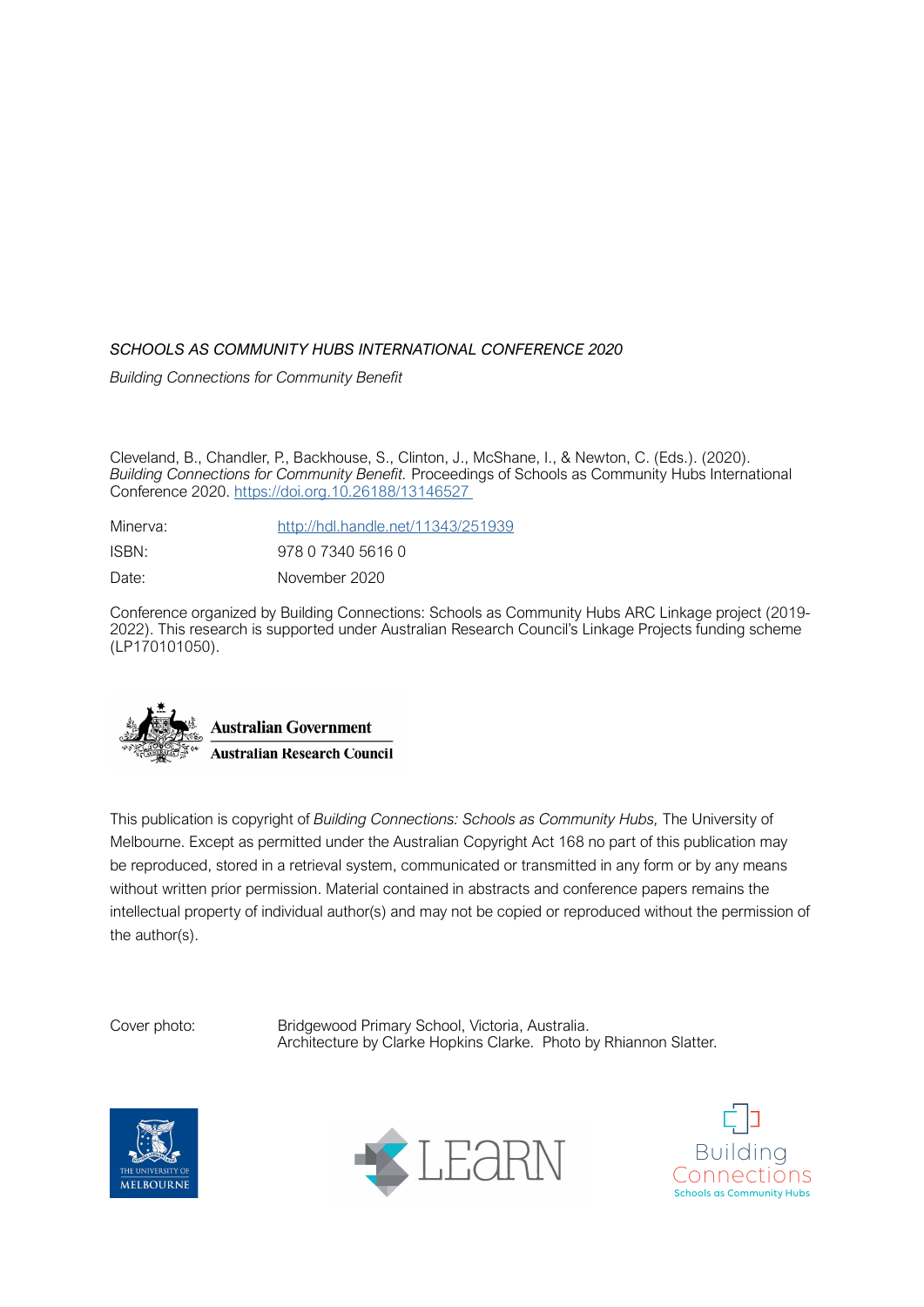# AUTHOR BIOGRAPHIES (cont.)

### MAKING IT WORK: MAKERSPACES, MAKER COMMUNITY AND HIGH SCHOOL PARTNERSHIPS

### Linus Tan

PhD Candidate Swinburne University of Technology

Linus Tan researches design and management strategies that enhance collaborations, to help architects work effectively as a team and with different stakeholders. His experience includes managing service operations in a digital fabrication laboratory and coordinating operations in an air force squadron. He is a Master of Architecture graduate from the University of Melbourne and is currently completing his PhD degree at Swinburne University of Technology.

### Ravi Bessabava

Design Technical Officer Swinburne University of Technology

Ravi is a design technical officer in Swinburne University of Technology's Protolab where he coaches architecture, industrial design and product design engineering students in the areas of design, fabrication and advanced manufacturing. His skill sets allow him to work fluidly across multiple disciplines at multiple scales, with a passion for sharing knowledge particularly around digital to physical workflows, geometry rationalisation, design thinking and manufacturing. He holds a Master of Architecture from the University of Melbourne.

### Kristen Hebden

PhD Candidate Swinburne University of Technology

Kristen is currently researching makerspaces in high schools, with a focus on the impact they have on students' self-concept. She has experience running a high school makerspace, as well as teaching STEM, maths and physics at a range of schools. Her previous careers as a science communicator and as an engineer have given her an appreciation of the need to increase diversity in STEM fields, and an indication to the barriers stopping it. Kristen is currently working on her PhD degree at Swinburne University of Technology.